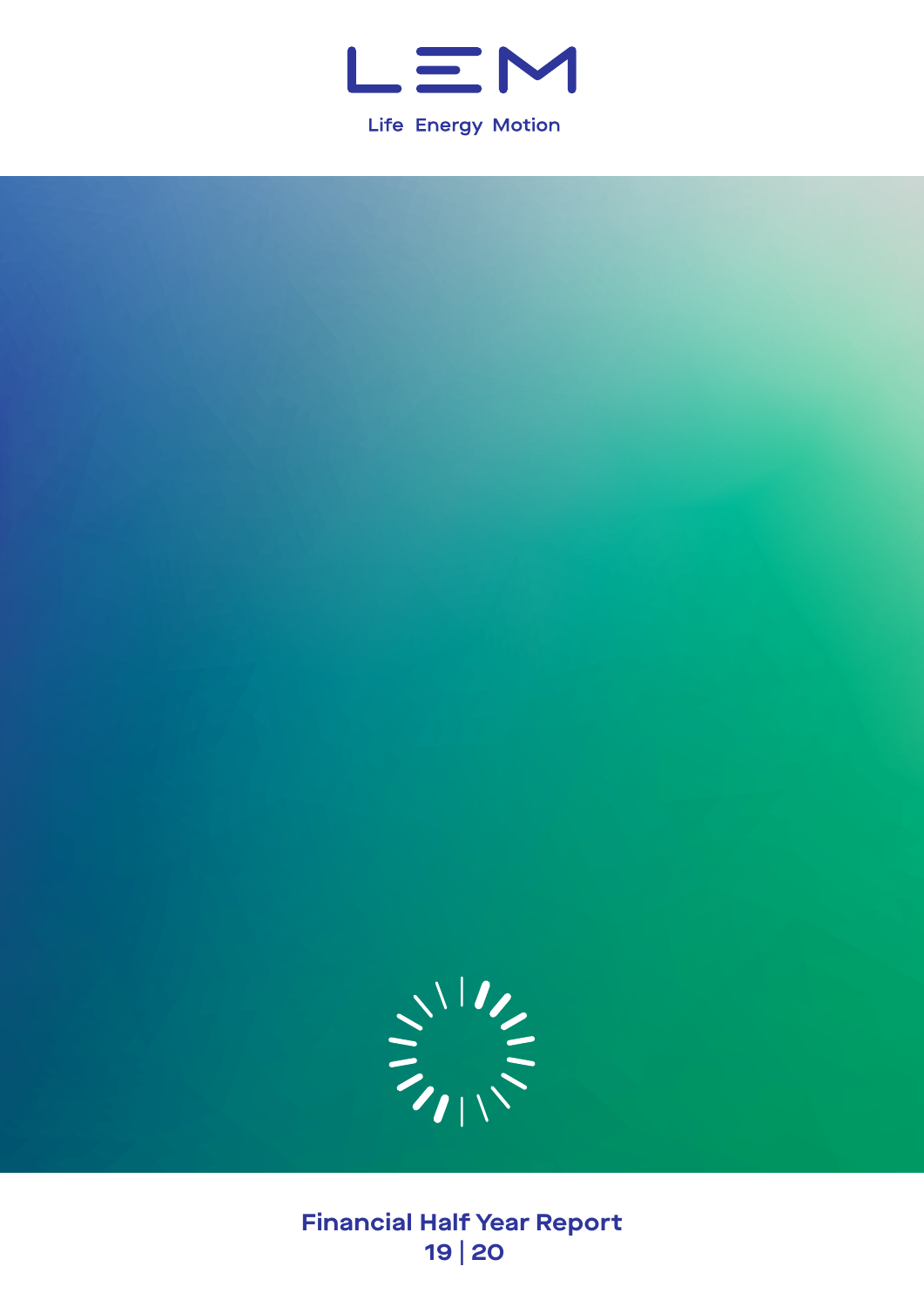# **Interim consolidated statement of financial position**

### **Assets**

# **Current assets**

| in CHF thousands                                  | <b>Notes</b>   | 30.9.2019 | 31.3.2019 |
|---------------------------------------------------|----------------|-----------|-----------|
| <b>Current assets</b>                             |                |           |           |
| Cash and cash equivalents                         |                | 17'123    | 12'538    |
| Accounts receivable                               |                | 66'145    | 68'651    |
| Inventories                                       |                | 35'802    | 39'211    |
| Income tax receivable                             | 10             | 761       | 2'571     |
| Other current assets                              |                | 2'554     | 2'226     |
| <b>Total current assets</b>                       |                | 122'386   | 125'197   |
| <b>Noncurrent assets</b>                          |                |           |           |
| Property, plant and equipment                     |                | 42'413    | 42'209    |
| Right-of-use assets                               | $\overline{c}$ | 8'469     |           |
| Intangible assets                                 |                | 4'678     | 5'178     |
| Deferred tax assets                               | 10             | 13'060    | 13'494    |
| Other noncurrent assets                           |                | 1'147     | 1'036     |
| <b>Total noncurrent assets</b>                    |                | 69'767    | 61'916    |
| <b>Total assets</b>                               |                | 192'153   | 187'113   |
| <b>Liabilities and equity</b><br>in CHF thousands | <b>Notes</b>   | 30.9.2019 | 31.3.2019 |
| <b>Current liabilities</b>                        |                |           |           |
| Accounts payable                                  |                | 19'420    | 22'760    |
| Accrued expenses                                  |                | 21'184    | 26'047    |
| Lease liabilities                                 | 2              | 3'194     |           |
| Income tax payable                                | 10             | 4'902     | 5'253     |
| Current provisions                                | 5              | 1'416     | 1'778     |
| Interest-bearing loans and borrowings             | 6              | 40'000    | 8'000     |
| Other current liabilities                         |                | 1'035     | 660       |
| <b>Total current liabilities</b>                  |                | 91'151    | 64'498    |
| <b>Noncurrent liabilities</b>                     |                |           |           |
| Noncurrent lease liabilities                      | $\mathbf{2}$   | 5'466     |           |

| CHF thousands                        | <b>Notes</b>   | 30.9.2019 | 31.3.2019 |
|--------------------------------------|----------------|-----------|-----------|
| Current assets                       |                |           |           |
| Cash and cash equivalents            |                | 17'123    | 12'538    |
| <b>Accounts receivable</b>           |                | 66'145    | 68'651    |
| nventories                           |                | 35'802    | 39'211    |
| ncome tax receivable                 | 10             | 761       | 2'571     |
| Other current assets                 |                | 2'554     | 2'226     |
| otal current assets                  |                | 122'386   | 125'197   |
| <b>Joncurrent assets</b>             |                |           |           |
| Property, plant and equipment        |                | 42'413    | 42'209    |
| Right-of-use assets                  | $\overline{c}$ | 8'469     |           |
| ntangible assets                     |                | 4'678     | 5'178     |
| Deferred tax assets                  | 10             | 13'060    | 13'494    |
| Other noncurrent assets              |                | 1'147     | 1'036     |
| Total noncurrent assets              |                | 69'767    | 61'916    |
| otal assets                          |                | 192'153   | 187'113   |
| Liabilities and equity               |                |           |           |
| CHF thousands                        | <b>Notes</b>   | 30.9.2019 | 31.3.2019 |
| Current liabilities                  |                |           |           |
| <b>Accounts payable</b>              |                | 19'420    | 22'760    |
| <b>Accrued expenses</b>              |                | 21'184    | 26'047    |
| ease liabilities                     | 2              | 3'194     |           |
| ncome tax payable                    | 10             | 4'902     | 5'253     |
| Current provisions                   | 5              | 1'416     | 1'778     |
| nterest-bearing loans and borrowings | 6              | 40'000    | 8'000     |
| Other current liabilities            |                | 1'035     | 660       |
| <b>Total current liabilities</b>     |                | 91'151    | 64'498    |
| <b>Noncurrent liabilities</b>        |                |           |           |
| <b>Noncurrent lease liabilities</b>  | $\overline{c}$ | 5'466     |           |

| <b>Total liabilities</b>            |    | 111'735 | 73'988 |
|-------------------------------------|----|---------|--------|
|                                     |    |         |        |
| <b>Total noncurrent liabilities</b> |    | 20'584  | 9'490  |
| Other noncurrent liabilities        |    | 10'255  | 3'951  |
| Deferred tax liabilities            | 10 | 3'065   | 3'559  |
| Noncurrent provisions               | b  | 1'799   | 1'980  |
| Noncurrent lease liabilities        |    | 5'466   |        |

### **Equity**

| -9-7                |         |         |
|---------------------|---------|---------|
| Share capital       | 570     | 570     |
| Treasury shares     | (1'070) | (983)   |
| Reserves            | 7'368   | 11'616  |
| Retained earnings   | 73'550  | 101'922 |
| <b>Total equity</b> | 80'418  | 113'125 |
|                     |         |         |

**Total liabilities and equity 192'153 187'113**

## **LEM Group**

- **3 Interim consolidated statement of financial position**
- **4 [Interim consolidated income statement](#page-4-0)**
- **5 Interim consolidated statement of comprehensive income**
- **6 Interim consolidated statement of changes in equity**
- **7 Interim consolidated cash flow statement**
- **8 Notes to the interim consolidated financial statements**

# **Contents**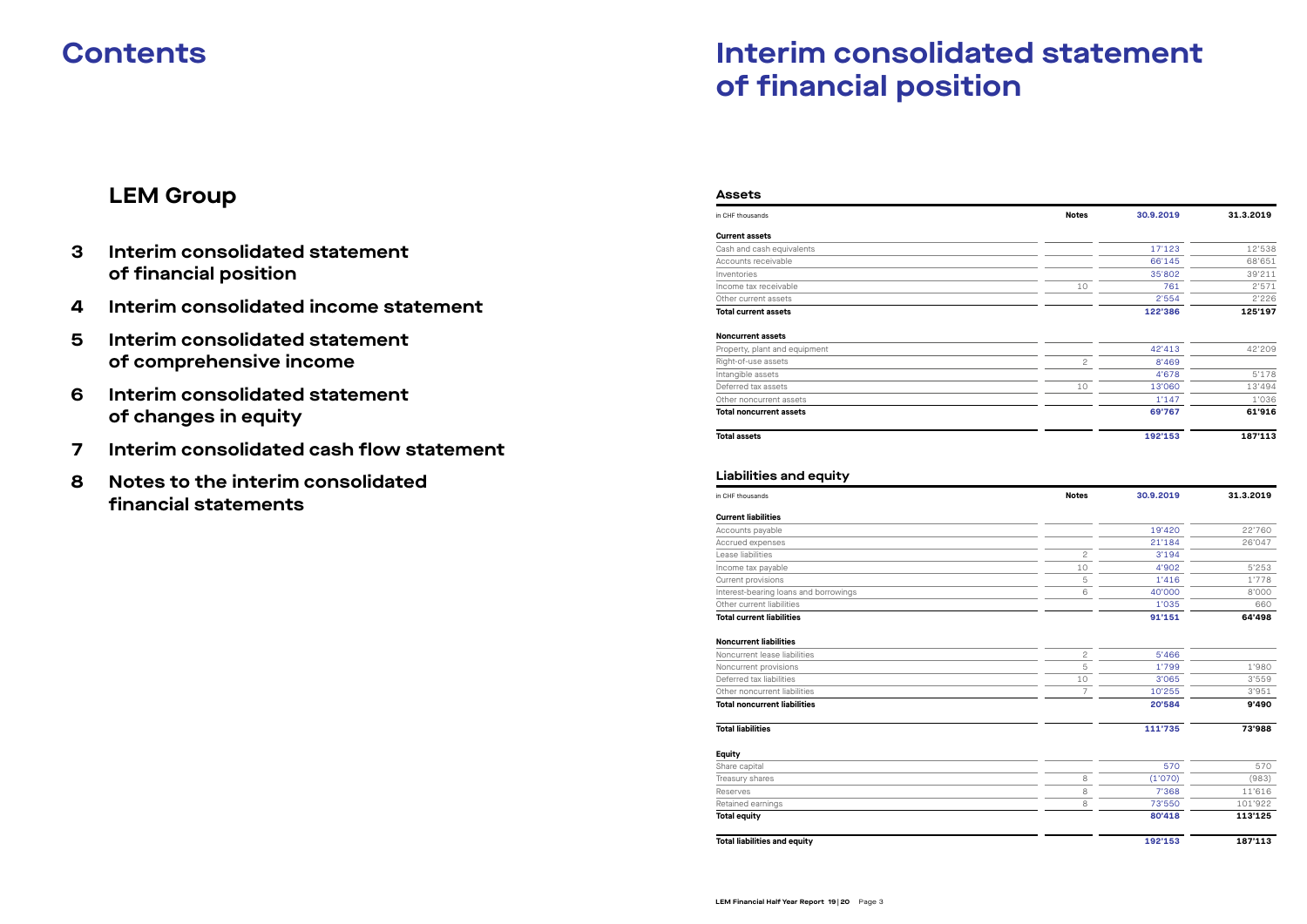# **Interim consolidated income statement**

|                                                                  |              | <b>April to September</b> |          |
|------------------------------------------------------------------|--------------|---------------------------|----------|
| in CHF thousands                                                 | <b>Notes</b> | 2019/20                   | 2018/19  |
|                                                                  |              |                           |          |
| Sales                                                            |              | 159'054                   | 168'982  |
| Cost of goods sold                                               |              | (84'722)                  | (91'375) |
| Gross margin                                                     |              | 74'333                    | 77'607   |
| Sales expenses                                                   |              | (14'581)                  | (15'296) |
| Administration expense                                           |              | (13'747)                  | (13'824) |
| Research & development expenses                                  |              | (14'334)                  | (13'067) |
| Other expenses                                                   |              | (0)                       | Ο        |
| Other income                                                     |              | 90                        | 133      |
| <b>Operating profit</b>                                          | 9            | 31'762                    | 35'553   |
| Financial expenses                                               |              | (357)                     | (112)    |
| Financial income                                                 |              | 108                       | 55       |
| Foreign currency exchange effet                                  |              | (1'189)                   | (1'047)  |
| <b>Profit before taxes</b>                                       |              | 30'323                    | 34'449   |
| Income taxes                                                     | 10           | (5'233)                   | (7'120)  |
| Net profit                                                       |              | 25'089                    | 27'329   |
| Earnings per share, in CHF<br>Basic & diluted earnings per share |              | 22.02                     | 23.99    |

# **Interim consolidated statement of comprehensive income**

|                                                                                                                                                                                                  | <b>April to September</b> |         |
|--------------------------------------------------------------------------------------------------------------------------------------------------------------------------------------------------|---------------------------|---------|
| in CHF thousands                                                                                                                                                                                 | 2019/20                   | 2018/19 |
| Net profit for the period recognized in the income statement                                                                                                                                     | 25'089                    | 27'329  |
| Other comprehensive income to be reclassified to profit and loss<br>in subsequent periods                                                                                                        |                           |         |
| Currency translation difference                                                                                                                                                                  | (4'647)                   | (3'806) |
| Income tax                                                                                                                                                                                       | 312                       | 575     |
| Total other comprehensive income to be reclassified to profit and loss<br>in subsequent periods<br>Other comprehensive income not to be reclassified to profit and loss<br>in subsequent periods | (4'335)                   | (3'231) |
| Remeasurement gains/(losses) on defined benefit plans                                                                                                                                            | (6'225)                   | 2'584   |
| Income tax                                                                                                                                                                                       | 679                       | (549)   |
| Total other comprehensive income not to be reclassified to profit and loss<br>in subsequent periods                                                                                              | (5'546)                   | 2'035   |
| Other comprehensive income/(loss) for the period, net of tax                                                                                                                                     | (9'881)                   | (1'196) |
| Total comprehensive income for the period                                                                                                                                                        | 15'208                    | 26'133  |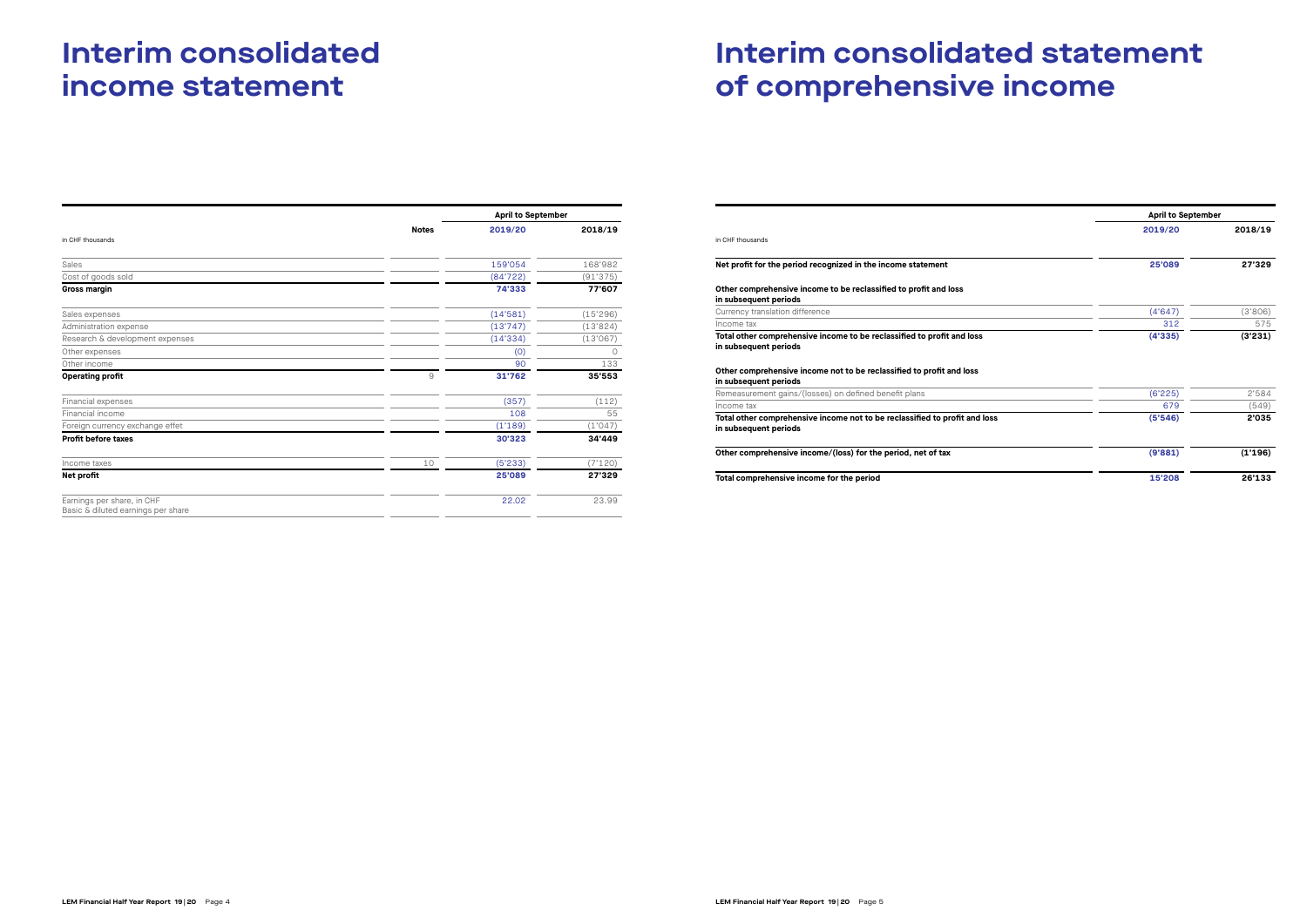# **Interim consolidated statement of changes in equity**

### **Attributable to shareholders**

| in CHF thousands                  | <b>Notes</b> | <b>Share</b><br>capital | <b>Treasury</b><br>shares | Capital<br>reserve | <b>Translation</b><br>reserve | Retained<br>earnings | Total<br>equity |
|-----------------------------------|--------------|-------------------------|---------------------------|--------------------|-------------------------------|----------------------|-----------------|
| 1 April 2018 Restated             |              | 570                     | (1'091)                   | 13'034             | (37)                          | 99'101               | 111'577         |
| Net profit for the period         |              |                         |                           |                    |                               | 27'329               | 27'329          |
| Other comprehensive income/(loss) |              |                         |                           |                    | (3'231)                       | 2'035                | (1'196)         |
| Total comprehensive income        |              |                         |                           |                    | (3'231)                       | 29'364               | 26'133          |
| Dividends paid                    | 8            |                         |                           |                    |                               | (45'561)             | (45'561)        |
| Movement in treasury shares       | 8            |                         | 17                        | (17)               |                               | (335)                | (335)           |
| 30 September 2018 Restated        |              | 570                     | (1'074)                   | 13'017             | (3'268)                       | 82'569               | 91'814          |
| 1 April 2019                      |              | 570                     | (983)                     | 12'926             | (1'310)                       | 101'922              | 113'125         |
| Net profit for the year           |              |                         |                           |                    |                               | 25'089               | 25'089          |
| Other comprehensive income/(loss) |              |                         |                           |                    | (4'335)                       | (5'546)              | (9'881)         |
| Total comprehensive income        |              |                         |                           |                    | (4'335)                       | 19'543               | 15'208          |
| Dividends paid                    | 8            |                         |                           |                    |                               | (47'855)             | (47'855)        |
| Movement in treasury shares       | 8            |                         | (88)                      | 88                 |                               | (59)                 | (59)            |
| 30 September 2019                 |              | 570                     | (1'070)                   | 13'013             | (5'645)                       | 73'550               | 80'418          |

# **Interim consolidated cash flow statement**

in CHF thousands

| Adjustment for noncash items                                             |                                               |
|--------------------------------------------------------------------------|-----------------------------------------------|
| Interest received/paid and taxes paid                                    |                                               |
| Cash flow before changes in net working capital                          |                                               |
|                                                                          | Cash flow from changes in net working capital |
|                                                                          |                                               |
| Cash flow from operating activities                                      |                                               |
| <b>CASH FLOW FROM INVESTING ACTIVITIES</b><br>Investment in fixed assets |                                               |
| Investment in intangible assets                                          |                                               |
| Increase in other assets                                                 |                                               |

|                                                          |              | <b>April to September</b> |          |
|----------------------------------------------------------|--------------|---------------------------|----------|
|                                                          | <b>Notes</b> | 2019/20                   | 2018/19  |
| in CHF thousands                                         |              |                           |          |
| <b>CASH FLOW FROM OPERATING ACTIVITIES</b>               |              |                           |          |
| <b>Profit before taxes</b>                               |              | 30'323                    | 34'449   |
| Adjustment for noncash items                             |              | 8'494                     | 7'997    |
| Interest received/paid and taxes paid                    |              | (3'581)                   | (9'447)  |
| Cash flow before changes in net working capital          |              | 35'236                    | 32'999   |
| Cash flow from changes in net working capital            |              | (5'290)                   | (10'589) |
| Cash flow from operating activities                      |              | 29'946                    | 22'409   |
| <b>CASH FLOW FROM INVESTING ACTIVITIES</b>               |              |                           |          |
| Investment in fixed assets                               |              | (6'253)                   | (7'033)  |
| Investment in intangible assets                          |              | (81)                      | (110)    |
| Increase in other assets                                 |              | (298)                     | (126)    |
| Decrease in other assets                                 |              | 140                       | 166      |
| Cash flow from investing activities                      |              | (6'492)                   | (7'104)  |
| <b>CASH FLOW FROM FINANCING ACTIVITIES</b>               |              |                           |          |
| Treasury shares acquired                                 | 8            | (4'338)                   | (6'160)  |
| Treasury shares divested                                 | 8            | 4'278                     | 5'825    |
| Payment of lease liabilities                             | 2            | (2'205)                   |          |
| Dividends paid to the shareholders of LEM Holding SA     | 8            | (47'855)                  | (45'561) |
| Increase in financial liabilities                        | 6            | 45'000                    | 52'000   |
| Decrease in financial liabilities                        | 6            | (13'000)                  | (17'000) |
| Cash flow from financing activities                      |              | (18'120)                  | (10'896) |
| Change in cash and cash equivalents                      |              | 5'334                     | 4'409    |
| Cash and cash equivalents at the beginning of the period |              | 12'538                    | 17'630   |
| Exchange effect on cash and cash equivalents             |              | (749)                     | (1'127)  |
| Cash and cash equivalents at the end of the period       |              | 17'123                    | 20'913   |

#### **CASH FLOW FROM FINANCING ACTIVITIES**

|   | (4'338)  |
|---|----------|
|   |          |
|   | 4'278    |
|   | (2'205)  |
|   | (47'855) |
| 6 | 45'000   |
| ൳ | (13'000) |
|   | (18'120) |
|   |          |

#### **Change in cash and cash equivalents**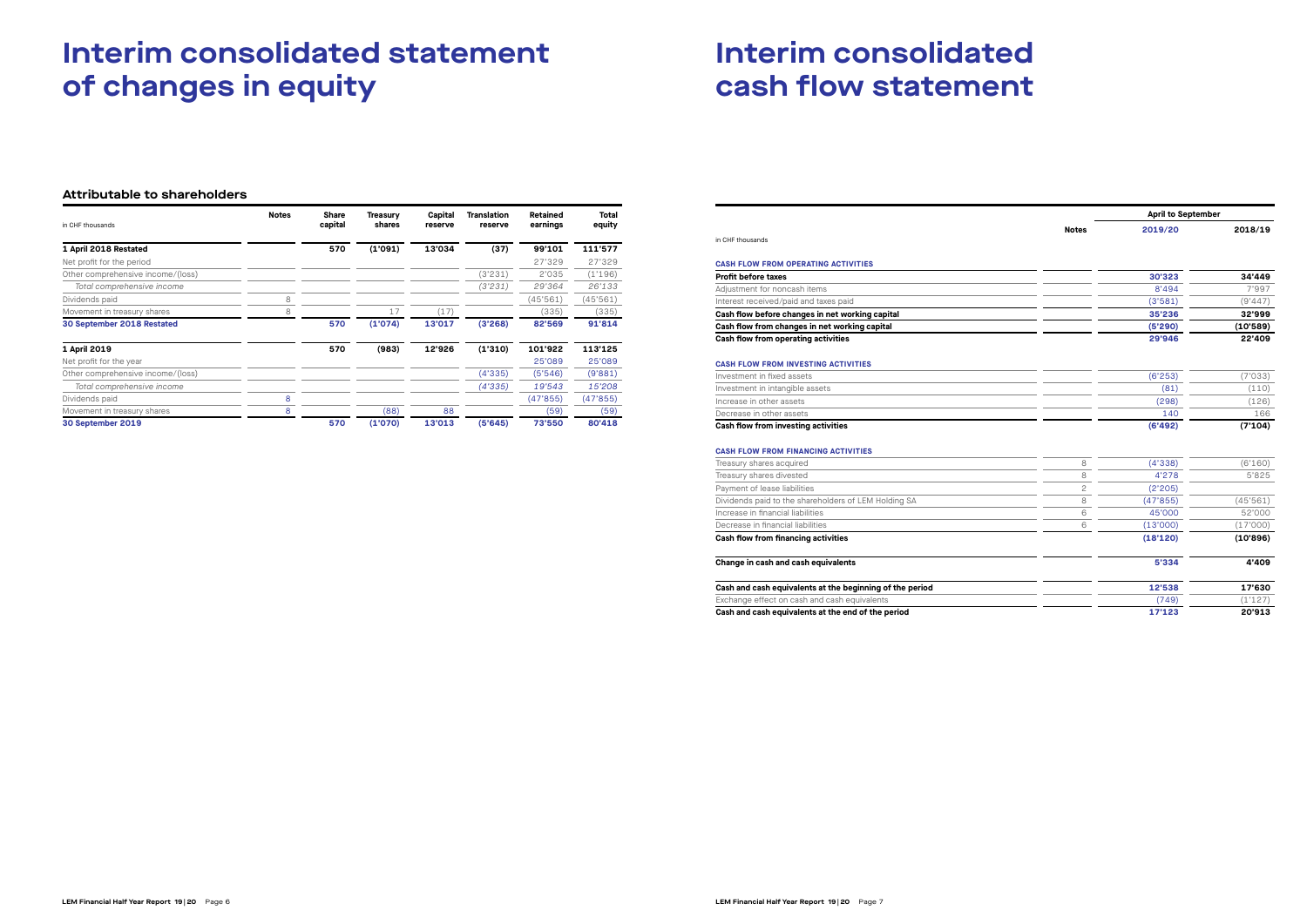# <span id="page-4-0"></span>**Notes to the interim consolidated financial statements**

### **1. General information**

LEM Group (the Group) is a leading company in electrical measurement. LEM engineers best-in-class solutions for energy and mobility, ensuring that its customers' systems are optimized, reliable and safe.

#### **2. Significant accounting principles**

These unaudited consolidated financial statements for the six months ended on 30 September 2019 have been prepared in accordance with International Accounting Standard (IAS) 34 "Interim Financial Reporting". They do not include all the information and disclosures presented in the annual consolidated financial statements and should therefore be read in conjunction with those for the year ended 31 March 2019.

The accounting and valuation policies are consistent with those applied in preparing the annual consolidated financial statements for the year 2018/19, except as revised by the newly effective accounting standards/interpretations listed below.

The preparation of the interim consolidated financial statements in conformity with IFRS requires management to make estimates and assumptions that affect the reported amounts of revenues, expenses, assets and liabilities and related disclosures at the date of the interim financial statements. These estimates are based on management's best knowledge of current events and actions that the Group may undertake in the future. However, actual results could differ from those estimates.

The financial information is presented in thousands of CHF. The totals are calculated with the original unit amounts, which could lead to rounding differences. These differences in thousands of units are not changed in order to keep the accuracy of the original data.

In 2019/20, LEM Group introduced the following new standards and interpretations:

| <b>Standard or interpretation</b> | Title                                  | Impact    | <b>Effective date</b> |
|-----------------------------------|----------------------------------------|-----------|-----------------------|
| IFRS 16                           | Leases                                 | See below | 1 January 2019        |
| IFRIC <sub>23</sub>               | Uncertainty over Income Tax Treatments | None      | 1 January 2019        |

#### **IFRS 16 Leases**

IFRS 16 was issued in January 2016 and replaces IAS 17 Leases and related interpretations. IFRS 16 sets out the principles for the recognition, measurement, presentation and disclosure of leases and requires lessees to account for all leases under a single on-balance sheet model comparable to finance leases under IAS 17. The standard includes two recognition exemptions for lessees: leases of 'low-value' assets (e.g., personal computers) and short-term leases (i.e., leases with a lease term of 12 months or less). At the commencement date of a lease, a lessee recognizes a liability measured at the present value of future lease payments using an incremental borrowing rate (i.e., the lease liability) and a corresponding asset representing the right to use the underlying asset during the lease term (i.e., the right-of-use asset). Lease liabilities are thereafter recorded at amortized cost whereas right-of-use assets are depreciated on a straight-line basis over the lease term. Lessees are required to separately recognize the interest expense on the lease liability and the depreciation expense on the right-of-use asset. Lessees are also required to remeasure the lease liability upon the occurrence of certain events (e.g., a change in the lease term, a change in future lease payments resulting from a change in an index or rate used to determine those payments). The lessee generally recognizes the amount of the remeasurement of the lease liability as an adjustment to the right-of-use asset. IFRS 16, which is effective for annual periods beginning on or after 1 January 2019, requires lessees and lessors to make more extensive disclosures than under IAS 17.

#### **Adoption of IFRS 16**

The Group applied the new standard using the modified retrospective approach. As a consequence, the cumulative impact of the adoption was recognized in retained earnings at 1 April 2019, and comparative figures were not restated. The Group used the exemptions proposed by the standard on:

– lease contracts for which the lease term ends within 12 months as of the date of initial application, and

– lease contracts for which the underlying asset is of low value. The Group has leases of certain office equipment

- 
- (i.e., printing and photocopying machines) that are considered of low value.

The first-time application of IFRS 16 led to the recognition of a lease liability of CHF 10.8 million and a right-of-use asset of CHF 10.8 million. All right-of-use assets are measured at an amount equal to the lease liability at transition. Furthermore, the IFRS 16 adoption generated the following impacts in the first half-year 2019/20 compared to the first half-year 2018/19:

- operating expenses decrease of CHF 0.1 million;
- financial expenses increase of CHF 0.2 million;
- cash flow from operating activities increase of CHF 2.4 million
- Interests paid on lease liabilities are part of interest paid included in the cash flow from operating activities.

– cash flow from financing activities decrease of CHF 2.2 million: operating lease payments were replaced by the payment of the principal portion of the lease liability, which is now reported as a cash outflow in the cash flow from financing activities.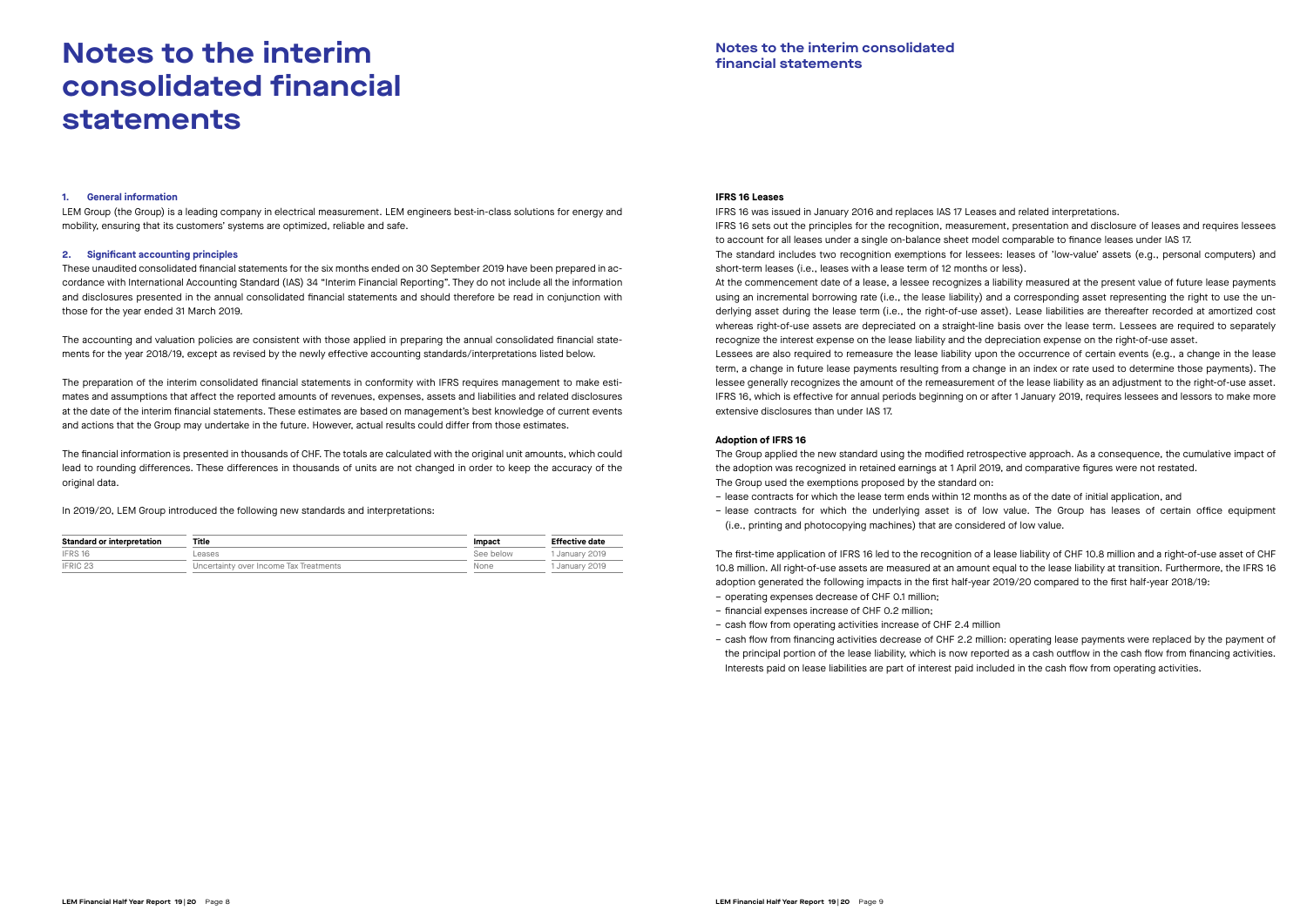The following table summarizes the impact of the adoption of the new standard:

| <b>Assets</b>                  |           |                            |                      |
|--------------------------------|-----------|----------------------------|----------------------|
| in CHF thousands               | 31.3.2019 | <b>IFRS 16</b><br>adoption | 1.4.2019<br>restated |
| <b>Current assets</b>          |           |                            |                      |
| Cash and cash equivalents      | 12'538    |                            | 12'538               |
| Accounts receivable            | 68'651    |                            | 68'651               |
| Inventories                    | 39'211    |                            | 39'211               |
| Income tax receivable          | 2'571     |                            | 2'571                |
| Other current assets           | 2'226     |                            | 2'226                |
| <b>Total current assets</b>    | 125'197   |                            | 125'197              |
| <b>Noncurrent assets</b>       |           |                            |                      |
| Property, plant and equipment  | 42'209    |                            | 42'209               |
| Right-of-use assets            |           | 10'811                     | 10'811               |
| Intangible assets              | 5'178     |                            | 5'178                |
| Deferred tax assets            | 13'494    |                            | 13'494               |
| Other noncurrent assets        | 1'036     |                            | 1'036                |
| <b>Total noncurrent assets</b> | 61'916    | 10'811                     | 72'727               |
| <b>Total assets</b>            | 187'113   | 10'811                     | 197'924              |

### **Liabilities and equity**

|                                       | 31.3.2019 | <b>IFRS 16</b> | 1.4.2019 |
|---------------------------------------|-----------|----------------|----------|
| in CHF thousands                      |           | adoption       | restated |
| <b>Current liabilities</b>            |           |                |          |
| Accounts payable                      | 22'760    |                | 22'760   |
| Accrued expenses                      | 26'047    |                | 26'047   |
| Lease liabilities                     |           | 4'568          | 4'568    |
| Income tax payable                    | 5'253     |                | 5'253    |
| Current provisions                    | 1'778     |                | 1'778    |
| Interest-bearing loans and borrowings | 8'000     |                | 8'000    |
| Other current liabilities             | 660       |                | 660      |
| <b>Total current liabilities</b>      | 64'498    | 4'568          | 69'066   |
| <b>Noncurrent liabilities</b>         |           |                |          |
| Noncurrent lease liabilities          |           | 6'243          | 6'243    |
| Noncurrent provisions                 | 1'980     |                | 1'980    |
| Deferred tax liabilities              | 3'559     |                | 3'559    |
| Other noncurrent liabilities          | 3'951     |                | 3'951    |
| <b>Total noncurrent liabilities</b>   | 9'490     | 6'243          | 15'733   |
| <b>Total liabilities</b>              | 73'988    | 10'811         | 84'799   |

| <b>Equity</b>                       |         |        |         |
|-------------------------------------|---------|--------|---------|
| Share capital                       | 570     |        | 570     |
| Treasury shares                     | (983)   |        | (983)   |
| Reserves                            | 11'616  |        | 11'616  |
| Retained earnings                   | 101'922 |        | 101'922 |
| <b>Total equity</b>                 | 113'125 |        | 113'125 |
| <b>Total liabilities and equity</b> | 187'113 | 10'811 | 197'924 |

The following table provides a reconciliation between the operating lease commitments as presented in the note 24. of the Group consolidated financial statements at 31 March 2019 and the lease liabilities recognized in the frame of IFRS 16 implementation at 1 April 2019:

#### in CHF thousands

| Non-cancellable lease payments as of March 31, 2019  | 11'139 |
|------------------------------------------------------|--------|
| Lease payments for short-term and low value leases   | $-440$ |
| Reassessment of extension options                    | 1'054  |
| Lease liabilities as of April 1, 2019 - undiscounted | 11'753 |
| <b>Effect of discounting</b>                         | $-942$ |
| Lease liabilities as of April 1, 2019 - discounted   | 10'811 |

The estimated increase of assets/liabilities presented in the annual report at 31 March 2019 was CHF 18.5 million. The difference of CHF 7.7 million with the above CHF 10.8 million impact at 1 April 2019 is a consequence of a reassessment of extension options included in the leasing contracts.

The following table summarizes the principal exchange rates that have been used in the translation process.

|            | Income statement<br>of 2019/20 | Income statement<br>of 2018/19 |          | <b>Balance sheet</b><br>30.9.2019 | <b>Balance sheet</b><br>31.3.2019 |          |
|------------|--------------------------------|--------------------------------|----------|-----------------------------------|-----------------------------------|----------|
| Currency   | Average rate in CHF            | Average rate in CHF            | Var in % | Half-year rate in CHF             | Year-end rate in CHF              | Var in % |
| <b>BGN</b> | 0.568                          | 0.592                          | $-4.1$   | 0.555                             | 0.571                             | $-2.8$   |
| <b>CNY</b> | 0.144                          | 0.149                          | $-3.4$   | 0.139                             | 0.148                             | $-6.1$   |
| <b>DKK</b> | 0.149                          | 0.155                          | $-3.9$   | 0.145                             | 0.150                             | $-3.3$   |
| <b>EUR</b> | 1.112                          | 1.158                          | $-4.0$   | 1.086                             | 1.116                             | $-2.7$   |
| GBP        | 1.252                          | 1.309                          | $-4.4$   | 1.223                             | 1.296                             | $-5.6$   |
| <b>JPY</b> | 0.0092                         | 0.0089                         | $+3.4$   | 0.0092                            | 0.0090                            | $+2.2$   |
| <b>RUB</b> | 0.015                          | 0.015                          | $+0.0$   | 0.015                             | 0.015                             | $+0.0$   |
| <b>USD</b> | 0.994                          | 0.983                          | $+1.1$   | 0.995                             | 0.995                             | $+0.0$   |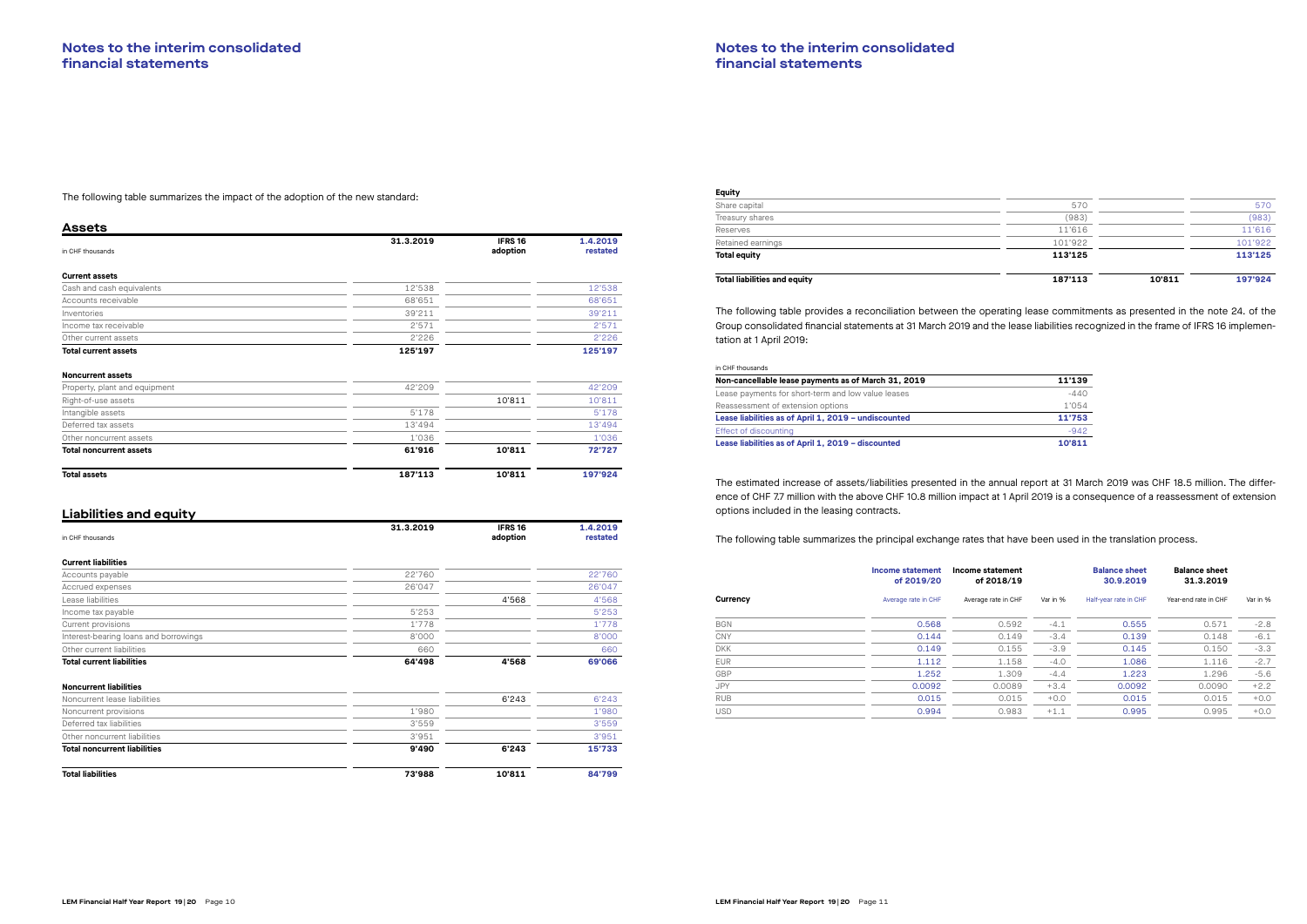### **3. Segment information**

#### **Business segment information**

|                  |         | Industry |         | Automotive |         | <b>LEM Group</b> |
|------------------|---------|----------|---------|------------|---------|------------------|
| in CHF thousands | 2019/20 | 2018/19  | 2019/20 | 2018/19    | 2019/20 | 2018/19          |
| Sales            | 123'936 | 131'580  | 35'118  | 37'401     | 159'054 | 168'982          |
| EBIT             | 27'532  | 28'805   | 4'230   | 6'748      | 31'762  | 35'553           |

#### **4. Revenue information**

#### **Regional information**

|                   |         | Industry |         | <b>Automotive</b> |         | <b>LEM Group</b> |
|-------------------|---------|----------|---------|-------------------|---------|------------------|
| in CHF thousands  | 2019/20 | 2018/19  | 2019/20 | 2018/19           | 2019/20 | 2018/19          |
| <b>Sales</b>      |         |          |         |                   |         |                  |
| Europe            | 45'584  | 50'927   | 2'641   | 2'175             | 48'225  | 53'102           |
| North America     | 13'648  | 14'546   | 5'727   | 8'418             | 19'375  | 22'964           |
| China             | 39'989  | 39'332   | 14'721  | 18'157            | 54'710  | 57'489           |
| Rest Of the World | 24'716  | 26'776   | 12'029  | 8'651             | 36'745  | 35'427           |
| <b>Total</b>      | 123'936 | 131'580  | 35'118  | 37'401            | 159'054 | 168'982          |

#### **Geographical information**

|                  |         | China   |         | <b>USA</b>  |         | Germany                  |         | Japan            |
|------------------|---------|---------|---------|-------------|---------|--------------------------|---------|------------------|
| in CHF thousands | 2019/20 | 2018/19 | 2019/20 | 2018/19     | 2019/20 | 2018/19                  | 2019/20 | 2018/19          |
| Sales            | 54'710  | 57'489  | 18'245  | 21'953      | 15'608  | 19'969                   | 13'840  | 13'931           |
|                  |         | Italy   |         | Switzerland |         | <b>Rest of the world</b> |         | <b>LEM Group</b> |
| in CHF thousands | 2019/20 | 2018/19 | 2019/20 | 2018/19     | 2019/20 | 2018/19                  | 2019/20 | 2018/19          |
| Sales            | 5'436   | 5'907   | 1'809   | 1'872       | 49'407  | 47'861                   | 159'054 | 168'982          |

### **5. Current and noncurrent provisions**

#### **Warranty and customer claims**

Provisions for warranty and customer claims have been estimated based on past experience and the risk assessment of management. The warranty provision is expected to be used over the next five years. At 30 September 2019, the provisions decreased by CHF 0.5m.

#### **Litigations and consumption taxes**

Despite the care that LEM applies in the separation process with personnel, such separation may result in legal conflicts. The Group will defend its case and management estimates the reasonable risk to be adequately provided for. The Company operates in multiple jurisdictions with complex legal and tax regulatory environments. In the frame of the continuous improvement of its processes and systems, LEM has reviewed the consumption taxes in several countries. It has appeared that some of LEM's subsidiaries may not have been fully compliant with their local consumption tax regulations. As a consequence, LEM has estimated consumption tax provisions according to management best judgment. Some of these positions are inherently uncertain and include the interpretation of local regulations applied to complex transactions.

#### **6. Current financial liabilities**

LEM Group increased its financial short-term liabilities to CHF 40.0 million (CHF 8.0 million at 31 March 2019) via short-term credit lines in order to finance the CHF 47.9 million dividend payment of July 2019.

#### **7. Other noncurrent liabilities**

The increase of the noncurrent liabilities is mainly linked to the increase of the retirement benefit obligations due to the discount rate decrease from 0.6% to 0.0%, slightly compensated by the increase of the fair value of plan assets of CHF 2.9 million impacting the other comprehensive income by CHF 6.2 million on a pre-tax basis. At 30 September 2019, the fair value of plan assets is lower than the defined benefit obligations resulting in a net pension liability of CHF 8.4 million.

#### **8. Equity**

At the shareholders' meeting held in Fribourg on 25 June 2019, the shareholders approved the distribution of an ordinary dividend of CHF 42.00 per share resulting in an estimated payout of CHF 47.9 million. The gross dividend effectively paid on 2 July 2019 amounted to CHF 47.9 million (prior year: ordinary dividend of CHF 40.00; total CHF 45.6 million). In the frame of its market-making contract, LEM holds own shares. At 30 September 2019, the Group held 864 shares (31 March 2019: 795).

#### **9. Operating profit**

Our sales decreased by -5.9% to CHF 159.1 million in the first half of 2019/20; at constant exchange rates, this represents a sales decrease of -4.0%.

Our gross margin stood at 46.7%, slightly up from 45.9% in the first half of 2018/19, while EBIT amounted to CHF 31.8 million, a decrease of -10.7% on the first half of 2019/20. Our operating profit margin for the first six months of 2019/20 was 20.0%, compared with 21.0% a year earlier. The challenging economic environment reduced sales volumes, impacting the operating profit in value. In the meantime, the operational expenses were strictly controlled enabling the profitability to remain stable. Sales and operating profit are traditionally slightly lower during the second half of the fiscal year due to a lower number of working days (Christmas, Chinese New Year).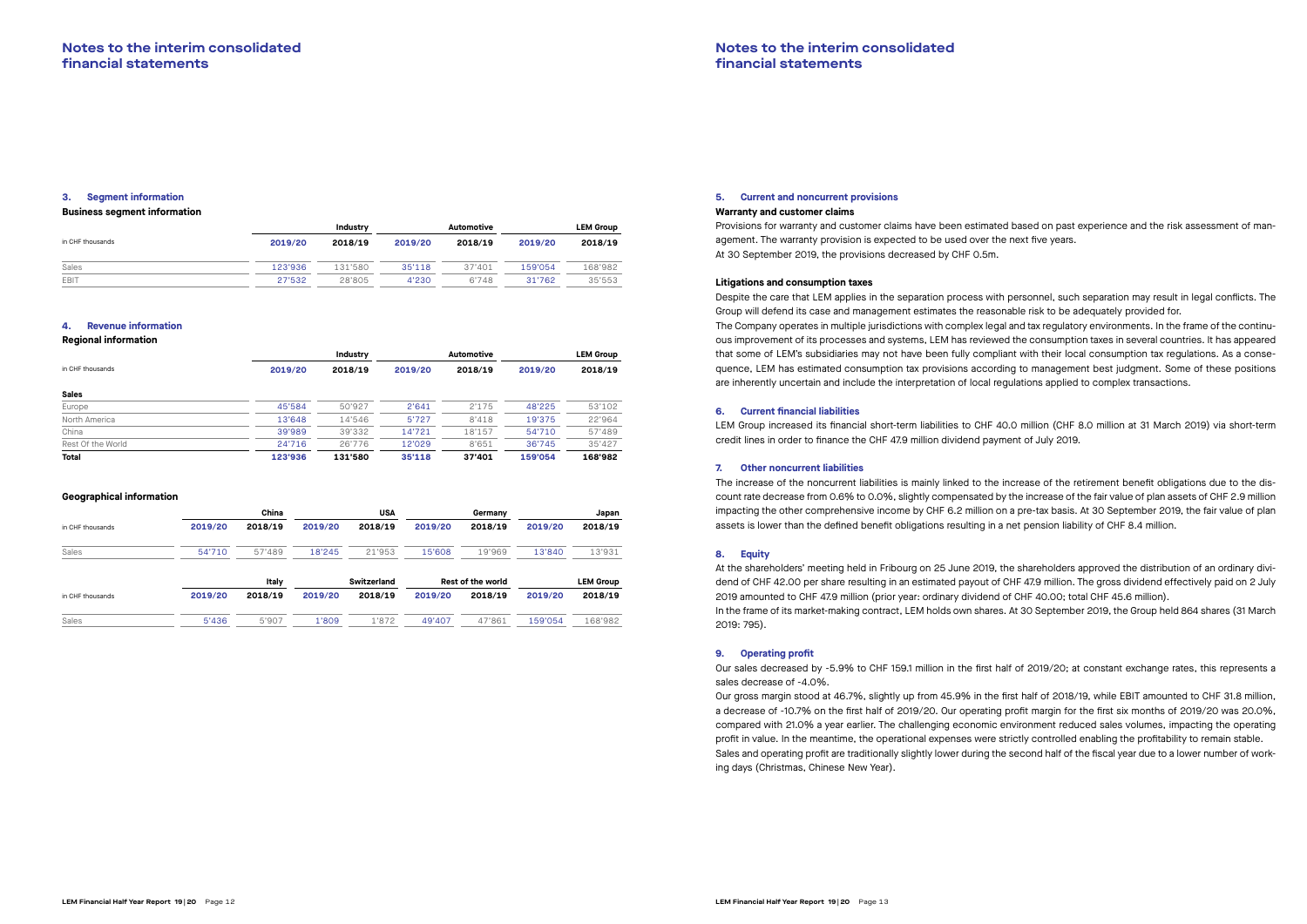#### **10. Income taxes**

Income tax expense is calculated based on the best estimate of the applicable annual income tax rate expected for the full year.

The Group operates in multiple jurisdictions with complex legal and tax regulatory environments. In certain of these jurisdictions, the Group has taken income tax positions that management believes are supportable and are intended to withstand challenge by tax authorities. Some of these positions are inherently uncertain and include those relating to transfer pricing matters and the interpretation of income tax laws applied to complex transactions. The Company periodically reassesses its tax positions. Changes to the financial statement recognition, measurement, and disclosure of tax positions are based on management's best judgment given any changes in the facts, circumstances, information available and applicable tax laws. Considering all available information and the history of resolving income tax uncertainties, the Group believes that the ultimate resolution of such matters will not have a material effect on its financial statements.

Differences between the final tax outcome and the amounts that were initially recorded impact the income and deferred taxes in the period in which such determinations are made. The Group calculates its expected average tax rate as a weighted average of the tax rates in the tax jurisdictions in which the Group operates.

The decrease in tax rate to 17.3% from 20.7% is mainly linked to the High New Technology Enterprise certificate granted to LEM Electronics China (Co.) Ltd in the second half of the 2018/19 financial year.

### **11. Consolidated cash flow statement**

In order to finance the CHF 47.9 million dividend payment the financial liabilities were increased by CHF 32.0 million via our bank credit lines.

### **12. Financial assets and liabilities Financial assets**

| in CHF thousands                  | 30.9.2019<br><b>Fair value</b> | 31.3.2019<br><b>Fair value</b> | Amortized<br>cost | At fair value<br>through profit and<br>lost |
|-----------------------------------|--------------------------------|--------------------------------|-------------------|---------------------------------------------|
| Cash and cash equivalents         | 17'123                         | 12'538                         |                   |                                             |
| Accounts receivable               | 66'145                         | 68'651                         |                   |                                             |
| Other current financial assets    | 74                             | 80                             | ν<br>Λ            |                                             |
| Other noncurrent financial assets | 1'147                          | 1'036                          | $\sqrt{}$         |                                             |
| <b>Total</b>                      | 84'489                         | 82'304                         |                   |                                             |

#### **Financial liabilities**

| 30.9.2019<br><b>Fair value</b> | 31.3.2019<br><b>Fair value</b> | Other finan-<br>cial liabilities | At fair value<br>through profit and<br>lost |
|--------------------------------|--------------------------------|----------------------------------|---------------------------------------------|
| 19'420                         | 22'760                         | Χ                                |                                             |
| 21'184                         | 26'047                         | Χ                                |                                             |
| 232                            | 168                            |                                  |                                             |
| 40'000                         | 8'000                          | v                                |                                             |
|                                | 14                             | Χ                                |                                             |
| 80'836                         | 56'989                         |                                  |                                             |
|                                |                                |                                  |                                             |

#### **Changes in liabilities arising from financing activities**

|                                       |                               | Cash impact                               | Non-cash<br>impact                                |                    |           |
|---------------------------------------|-------------------------------|-------------------------------------------|---------------------------------------------------|--------------------|-----------|
| in CHF thousands                      | 1.4.2018<br><b>Fair value</b> | <b>Cash flows</b><br>Inflow/<br>(Outflow) | <b>Fair value</b><br>changes and<br><b>Others</b> | Currency<br>effect | 30.9.2018 |
| Interest-bearing loans and borrowings | 5'000                         | 35'000                                    |                                                   |                    | 40'000    |
| Derivative financial instruments      | 241                           |                                           | (211)                                             |                    | 30        |
| <b>Total</b>                          | 5'241                         | 35'000                                    | (211)                                             |                    | 40'030    |
|                                       |                               | Cash impact                               | Non-cash<br>impact                                |                    |           |
| in CHF thousands                      | 1.4.2019<br><b>Fair value</b> | <b>Cash flows</b><br>Inflow/<br>(Outflow) | <b>Fair value</b><br>changes and<br><b>Others</b> | Currency<br>effect | 30.9.2019 |
| Interest-bearing loans and borrowings | 8'000                         | 32'000                                    |                                                   |                    | 40'000    |
| Derivative financial instruments      | 168                           |                                           | 64                                                |                    | 232       |
|                                       |                               |                                           |                                                   |                    |           |

|                                       |                               | Cash impact                               | Non-cash<br>impact                                |                           |           |
|---------------------------------------|-------------------------------|-------------------------------------------|---------------------------------------------------|---------------------------|-----------|
| in CHF thousands                      | 1.4.2018<br><b>Fair value</b> | <b>Cash flows</b><br>Inflow/<br>(Outflow) | Fair value<br>changes and<br><b>Others</b>        | <b>Currency</b><br>effect | 30.9.2018 |
| Interest-bearing loans and borrowings | 5'000                         | 35'000                                    |                                                   |                           | 40'000    |
| Derivative financial instruments      | 241                           |                                           | (211)                                             |                           | 30        |
| <b>Total</b>                          | 5'241                         | 35'000                                    | (211)                                             |                           | 40'030    |
|                                       |                               | Cash impact                               | Non-cash<br>impact                                |                           |           |
| in CHF thousands                      | 1.4.2019<br><b>Fair value</b> | <b>Cash flows</b><br>Inflow/<br>(Outflow) | <b>Fair value</b><br>changes and<br><b>Others</b> | Currency<br>effect        | 30.9.2019 |
| Interest-bearing loans and borrowings | 8'000                         | 32'000                                    |                                                   |                           | 40'000    |
| Derivative financial instruments      | 168                           |                                           | 64                                                |                           | 232       |
| <b>Total</b>                          | 8'168                         | 32'000                                    | 64                                                |                           | 40'232    |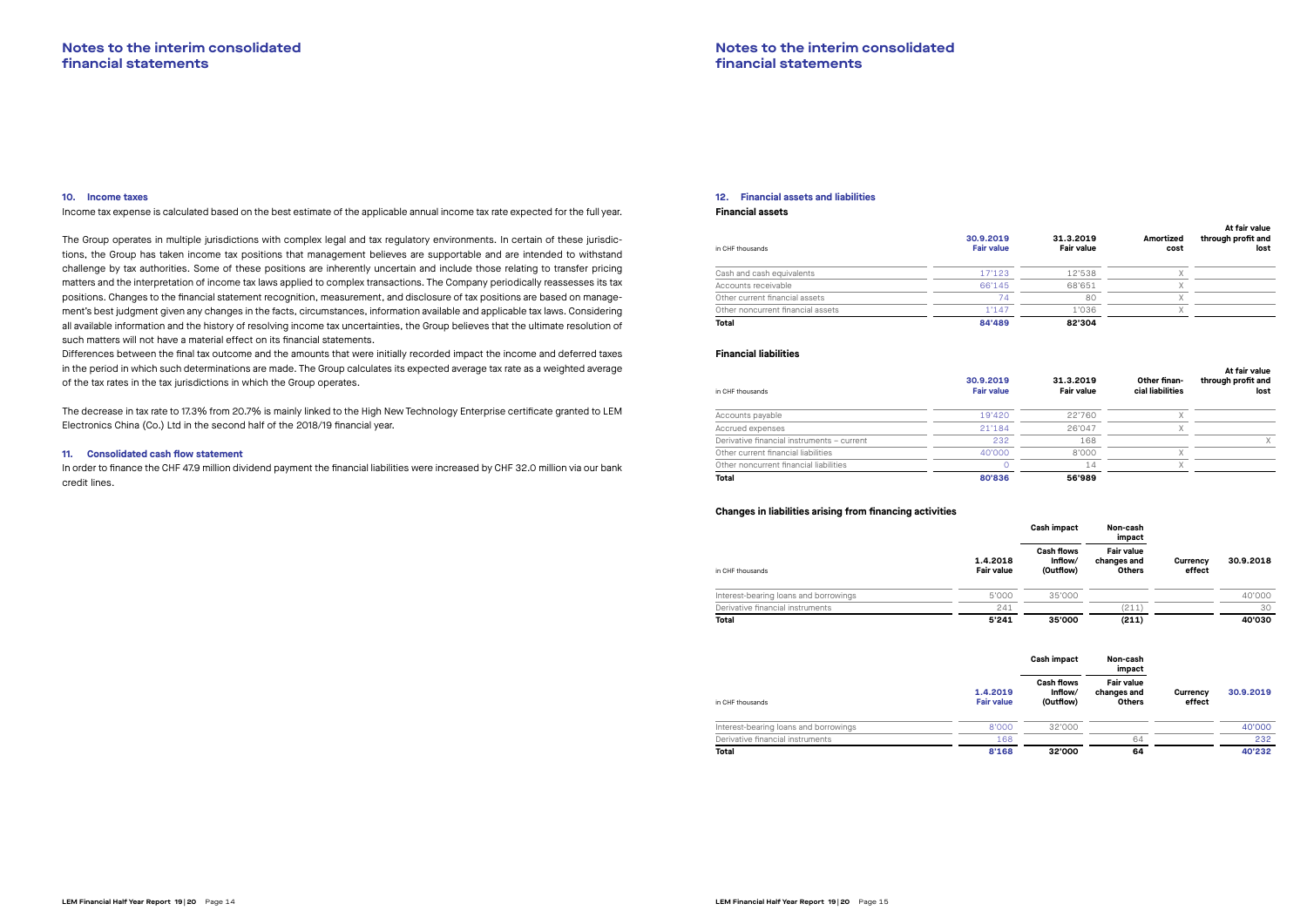The management assessed that fair value level of cash and cash equivalents, accounts receivables, other current and noncurrent assets, accounts payables, accrued expenses and other current and noncurrent liabilities that are not measured at fair value approximate their carrying amounts in view of their short-term nature and are consequently not separately disclosed.

The Group enters into derivative transactions such as currency risk reversal and forward contracts to hedge the USD, EUR and JPY risks.

The purpose of these currency hedges is to manage the currency risks arising from the Group's operations.

It is the Group's policy that no derivatives for speculative purposes shall be entered into.

The main risks arising from the Group's financial instruments are foreign currency risks and credit risks, whereas the others are of minor or no impact.

The Board of Directors reviews and agrees policies for managing each of those risks.

The Group's financial liabilities at fair value amount to CHF 232 thousand per 30 September 2019 (financial liabilities of CHF 168 thousand per 31 March 2019), all classified under level 2.

During the last reporting period, there were no transfers between Level 1 and Level 2 fair value measurements, and no transfers into and out of Level 3 fair value measurements.

### **13. Events after the balance sheet date**

The Board of Directors and Senior Management are not aware of any significant events up to the date of approval of the interim consolidated financial statements on 30 October 2019 that would require an adjustment in carrying amounts of the Group's assets and liabilities.

#### **Contact**

Andrea Borla (CFO) Phone: +41 22 706 12 50 E-mail: investor@lem.com

#### **Address**

LEM Holding SA Avenue Beauregard 1 1700 Freiburg/Fribourg Switzerland

Phone: +41 26 460 10 30 Fax: +41 26 460 10 39 www.lem.com

#### **Financial calendar**

#### The financial year runs from 1 April to 31 March

| 31 January 2020 | 9 months results 2019/20                                                 |
|-----------------|--------------------------------------------------------------------------|
| 19 May 2020     | Year-end results 2019/20                                                 |
| 9 June 2020     | Annual General Meeting of Shareholders for the financial<br>year 2019/20 |
| 16 June 2020    | Dividend ex-date                                                         |
| 18 June 2020    | Dividend payment date                                                    |